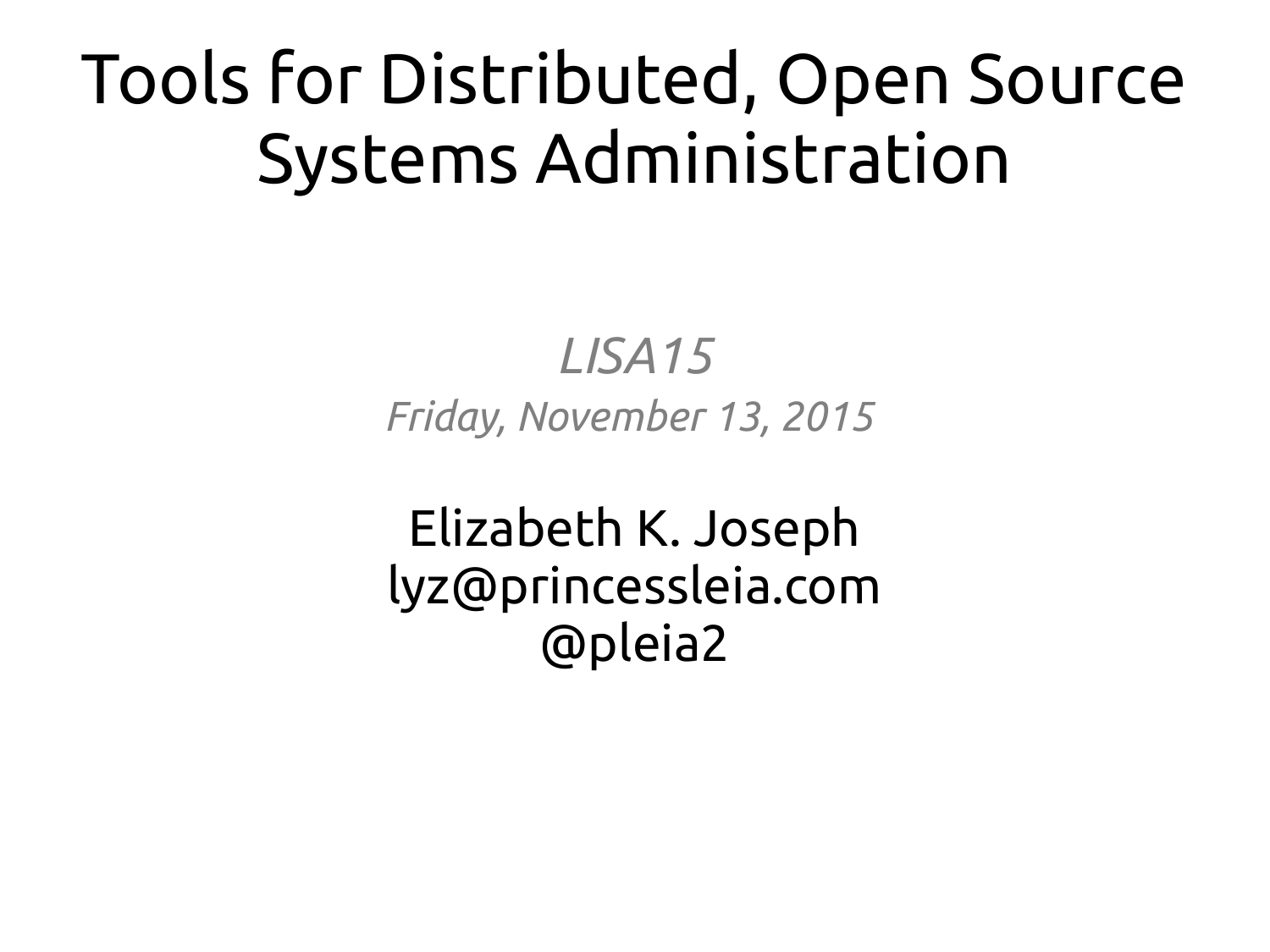### Elizabeth K. Joseph

- OpenStack Infrastructure Team systems administrator, paid by Hewlett Packard Enterprise
- Long time contributor to various open source projects
- Co-author of The Official Ubuntu Book, 8<sup>th</sup> ed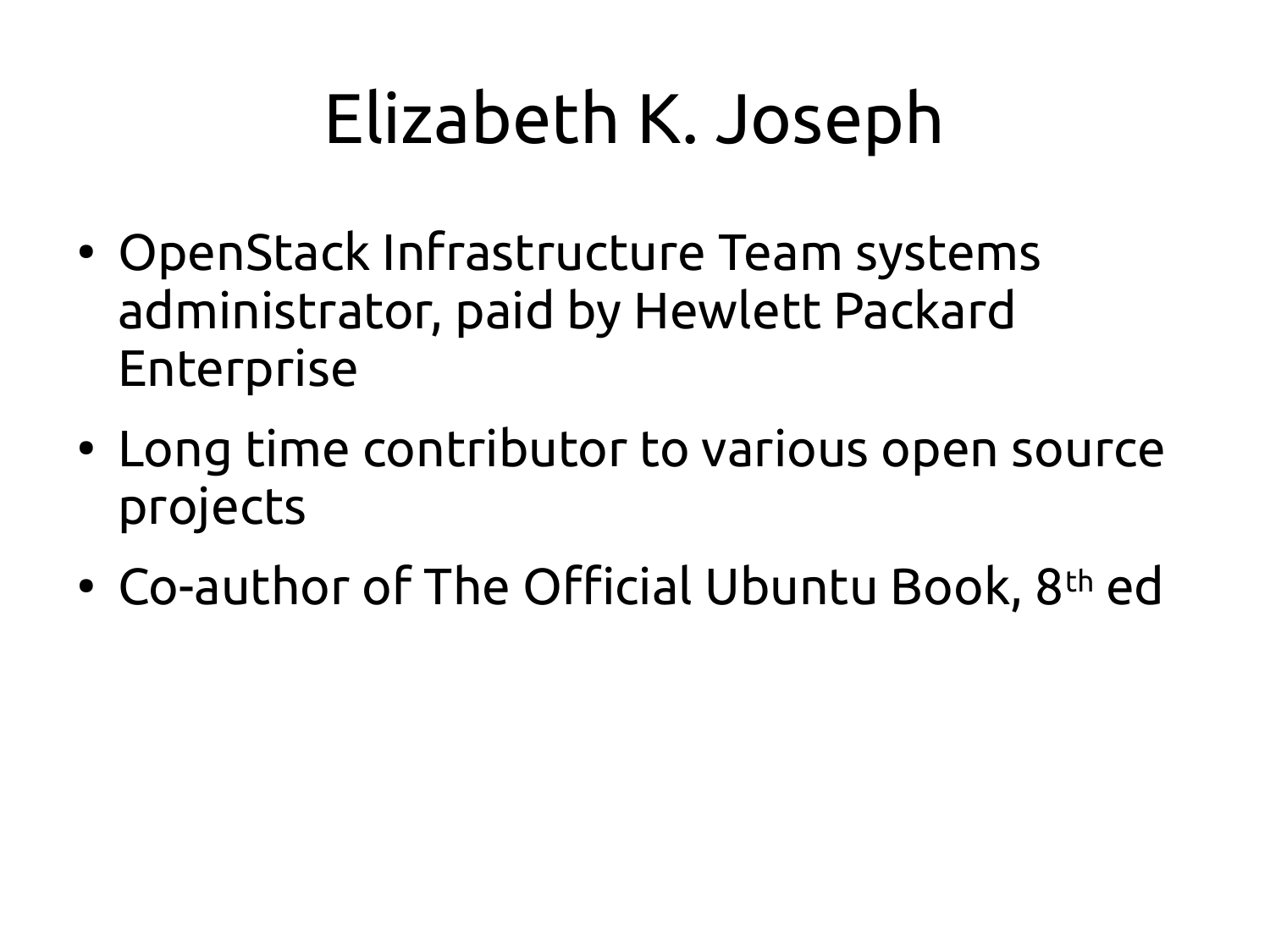1. Our team 2. The OpenStack CI system 3. Code Review 4. Automated testing 5. Other collaboration tools 6. Communication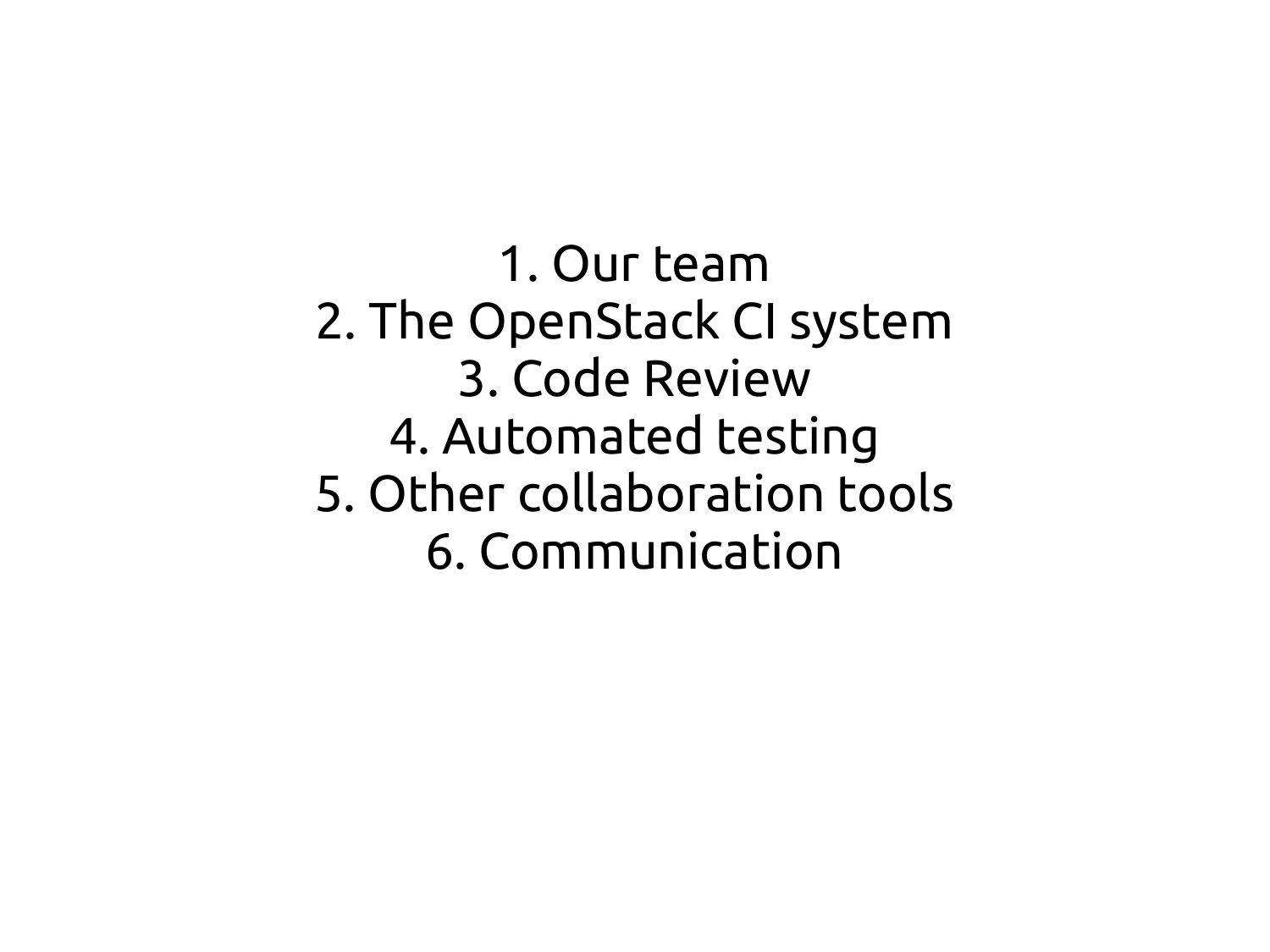### How most open source projects do infrastructure

- Team (or company) manages it ...or they just use code hosting
- Requests are submitted via mailing list, bug report or ticketing system
- Request priority is determined by the core team

This may be similar to your organization.

Is there a better way?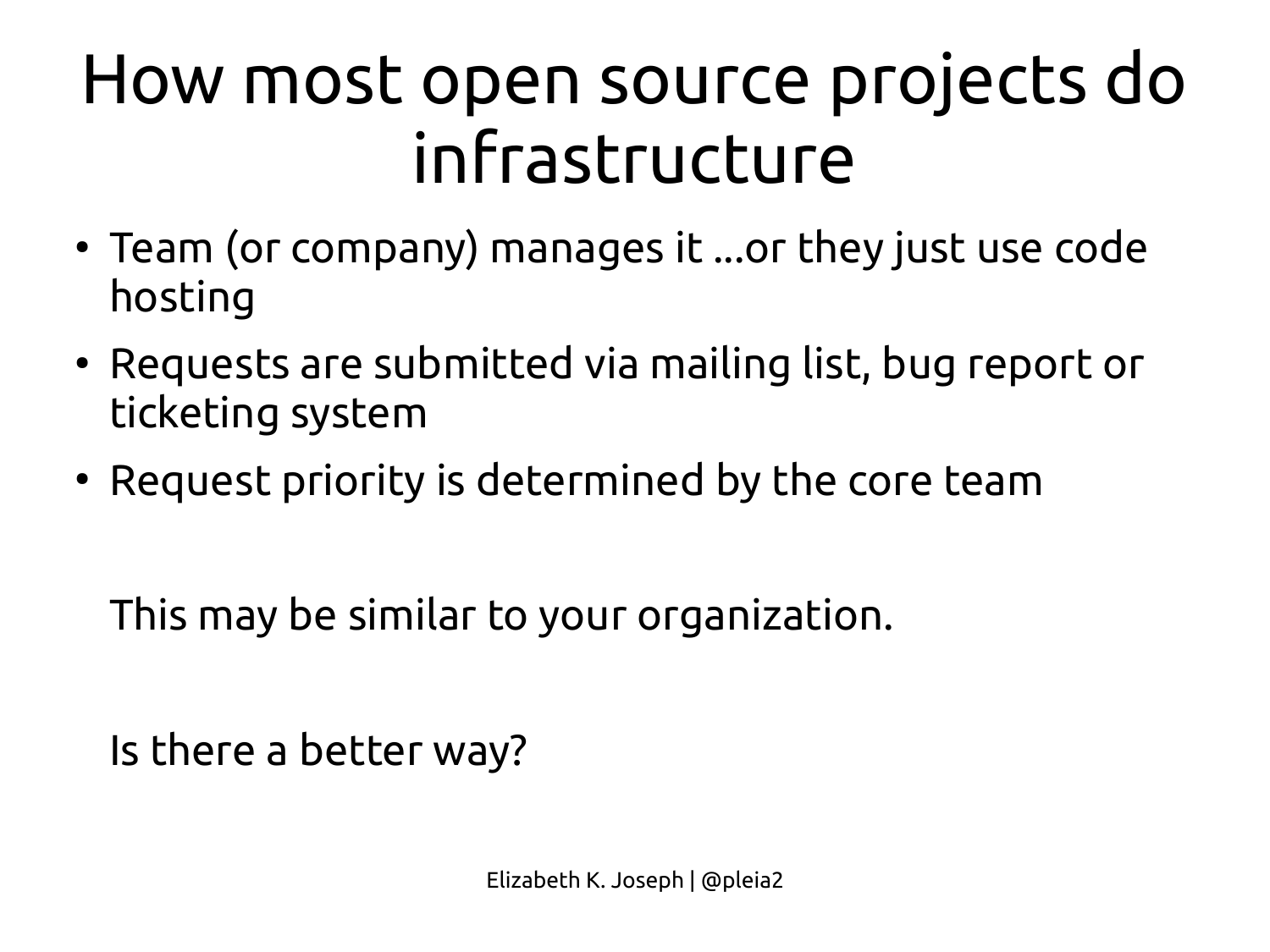# OpenStack Infrastructure Team

- Our job is to make sure the OpenStack developers can do *their* job
- All of our system configurations are open source and tracked in git: <https://git.openstack.org/cgit/openstack-infra>
- Anyone in the world can propose patches for direct inclusion in our infrastructure, instructions at: <http://docs.openstack.org/infra/manual/developers.html>
- We all work remotely. Worldwide: US, Russia, Australia, Spain.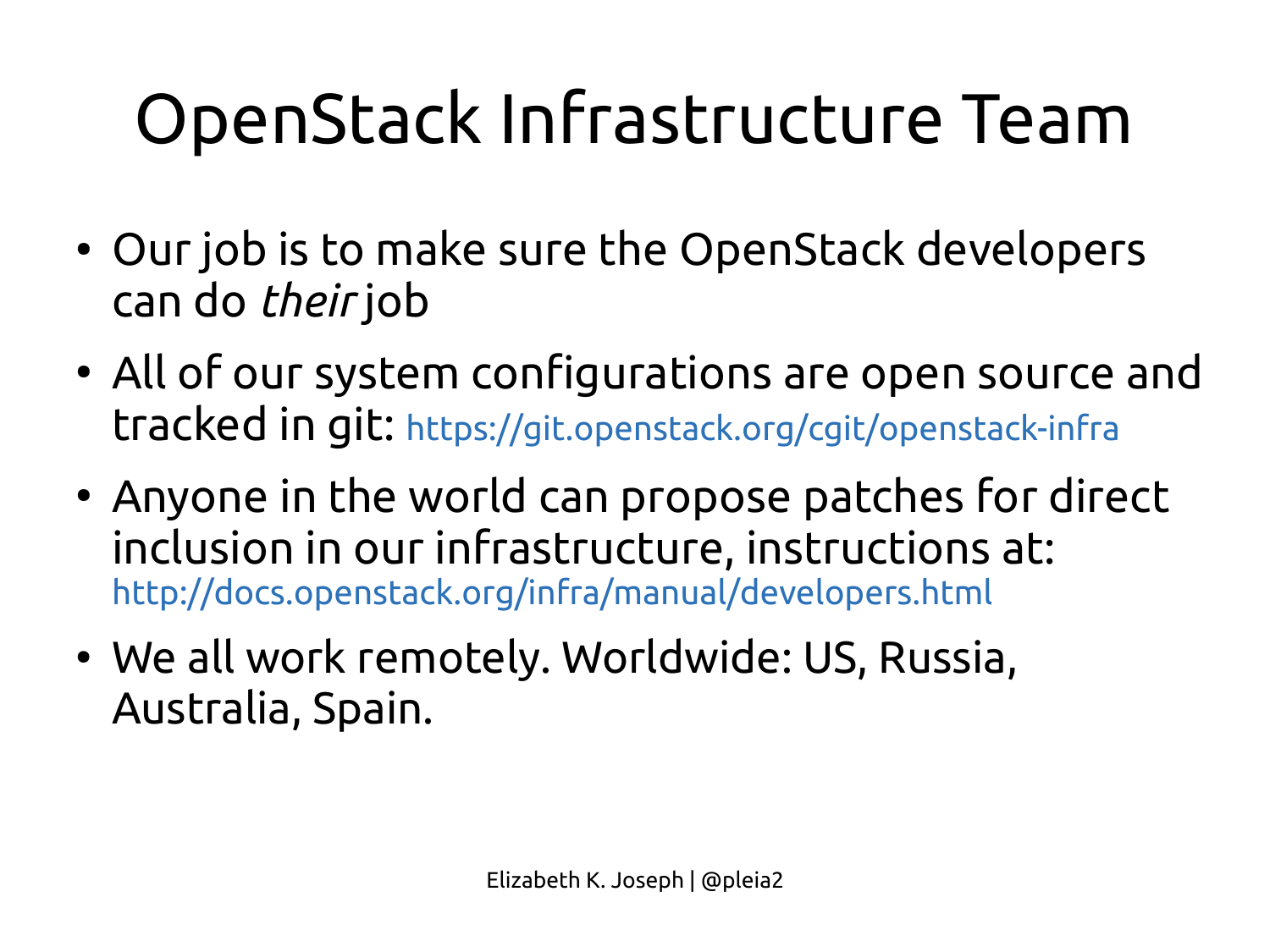### What we run

- Askbot
- Continuous Integration systems
- Cacti
- Elasticsearch, Logstash and Kibana
- IRC Bots
- Etherpad
- Git
- Paste
- Planet
- Puppetboard
- Mailing Lists
- Translations platform
- Various web services
- Wiki

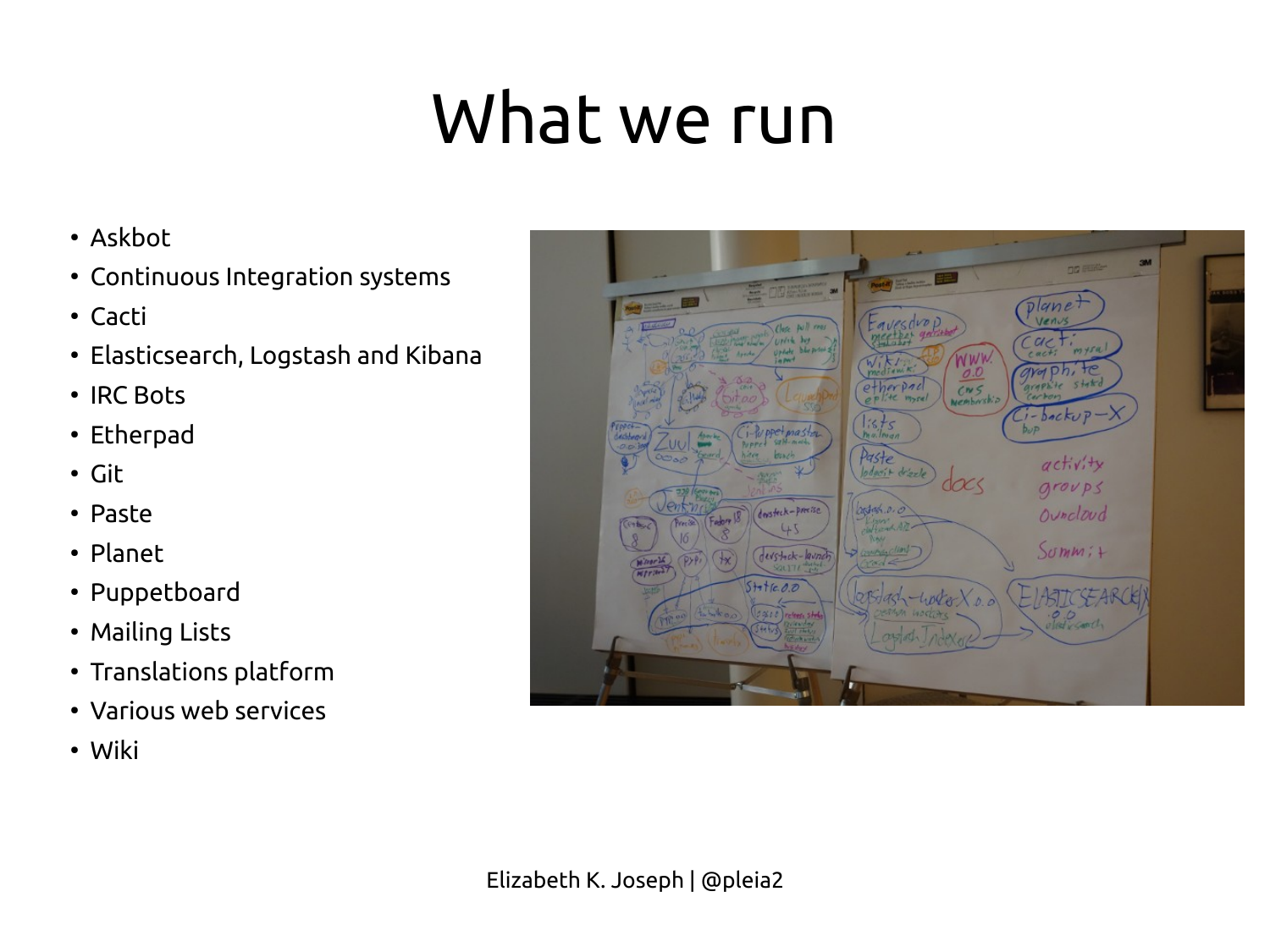# OpenStack Continuous Integration (CI) System

- Lots of individual projects (800+)
- All projects must work together
- Changes can't break master branch
- Code should be syntactically clean
- Testing must be completed automated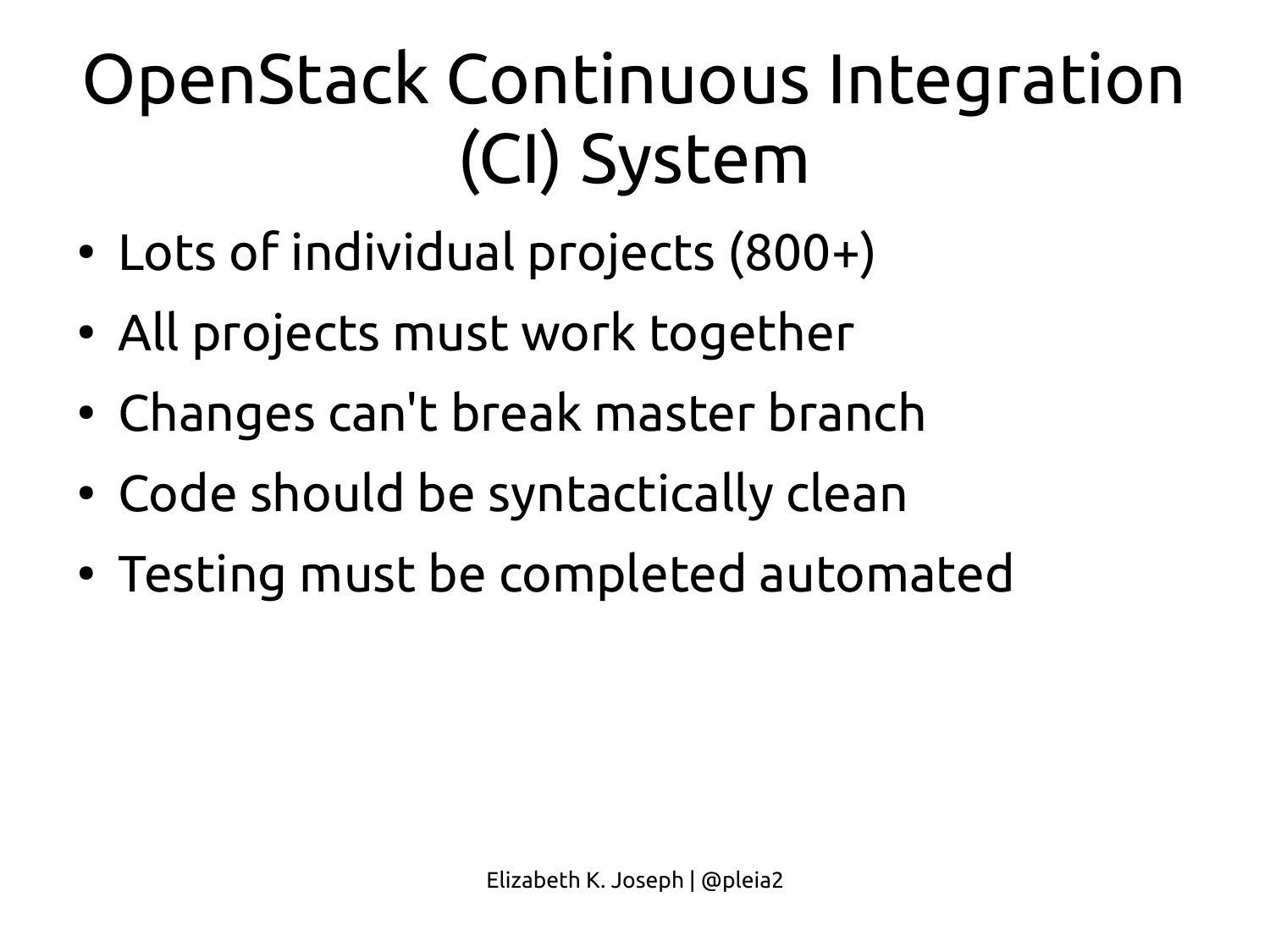# Tools we're using for CI

- Launchpad (someday: openstackid)
- Git
- Gerrit
- $\bullet$  7 $\parallel$ u $\parallel$ \*
- $\cdot$  Gearman
- Jenkins (with jenkins-job-builder\*, devstack-gate\*)
- Nodepool\*

\* Started by the OpenStack Infrastructure team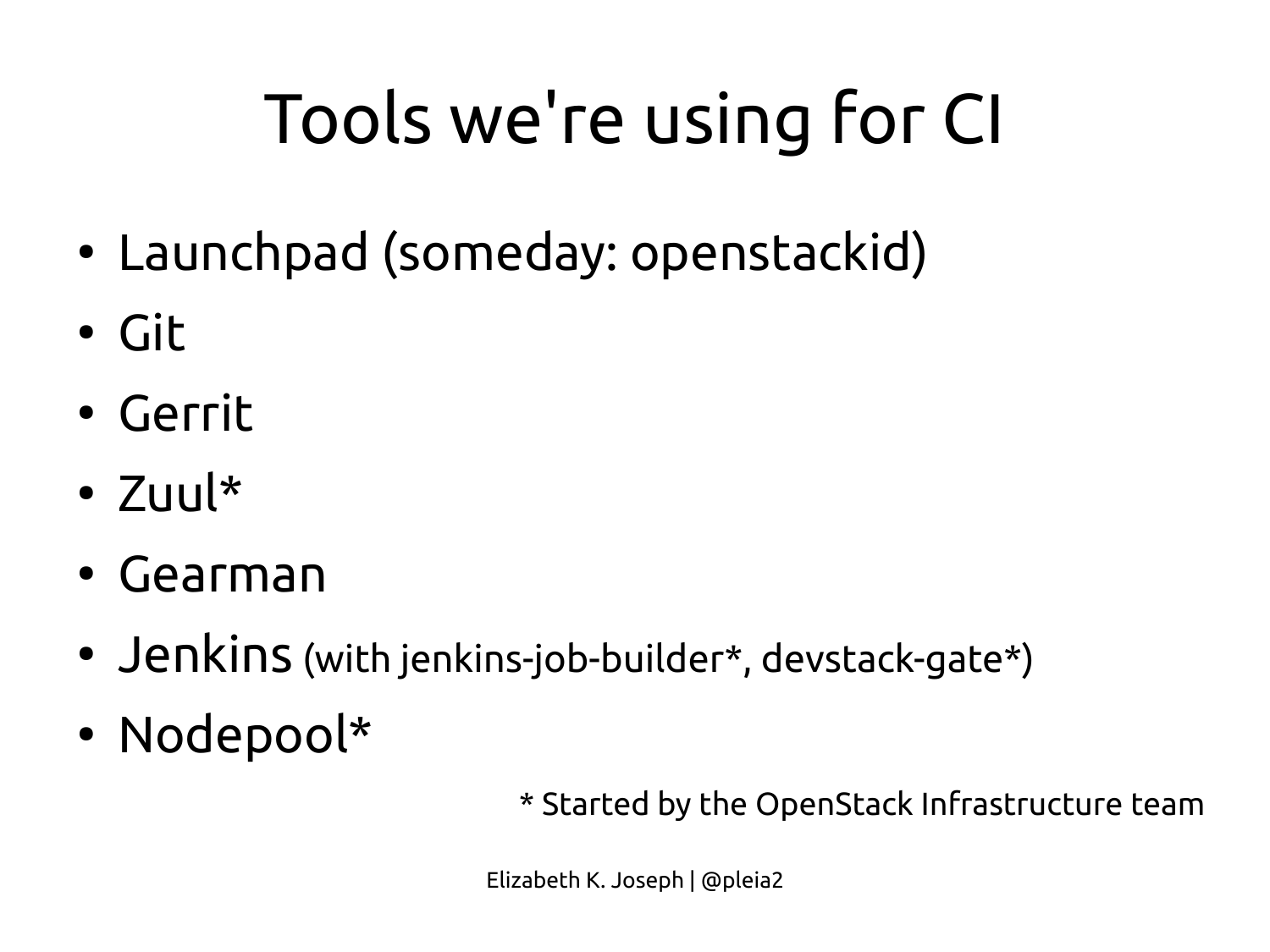#### Workflow

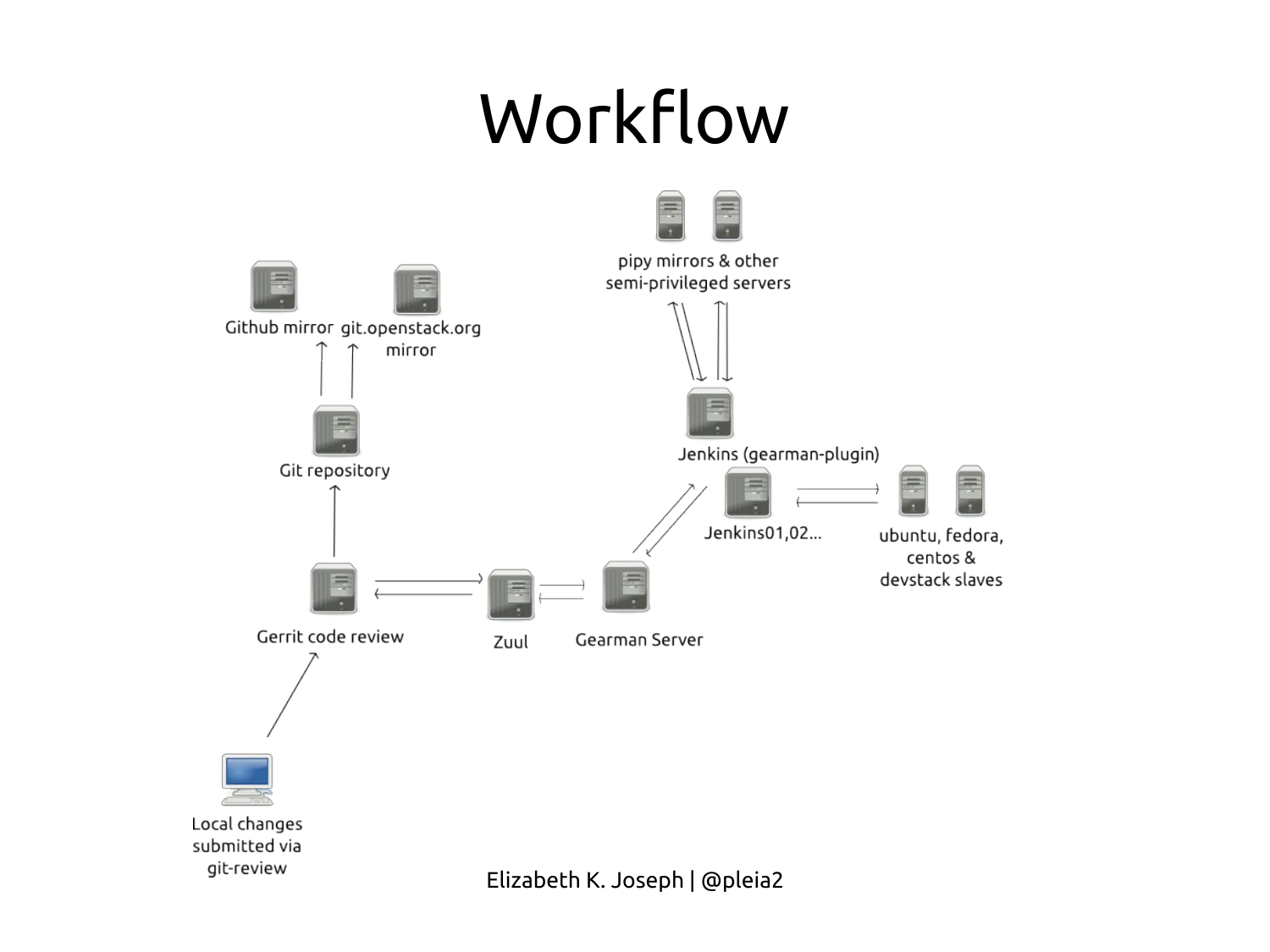### Why do I care?

#### The Infrastructure team uses it too!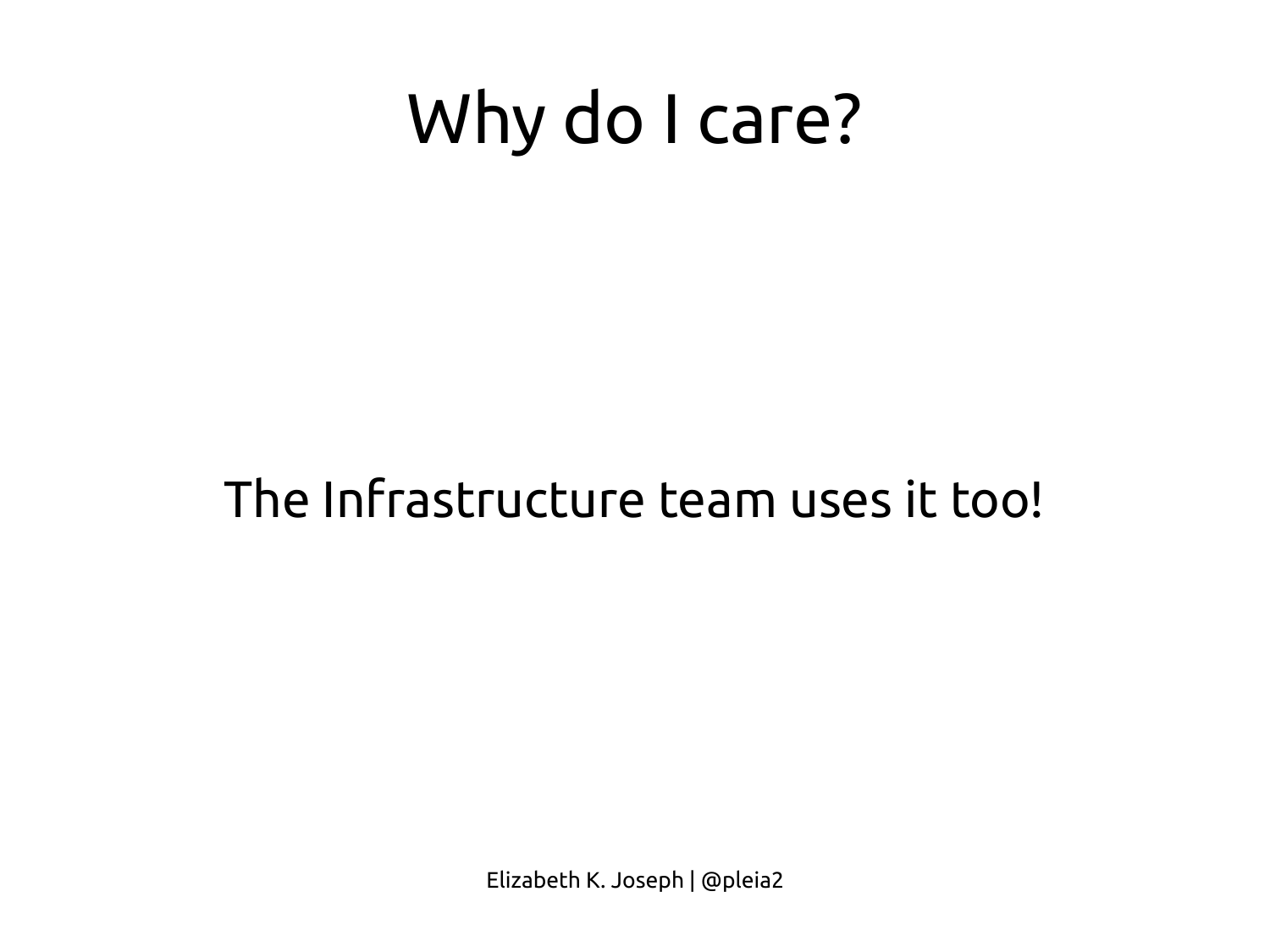# Automated tests for infrastructure

- flake8 (pep 8 and pyflakes)
- puppet parser validate
- puppet lint
- Puppet application tests
- XML checkers
- Alphabetized files
- IRC channel permissions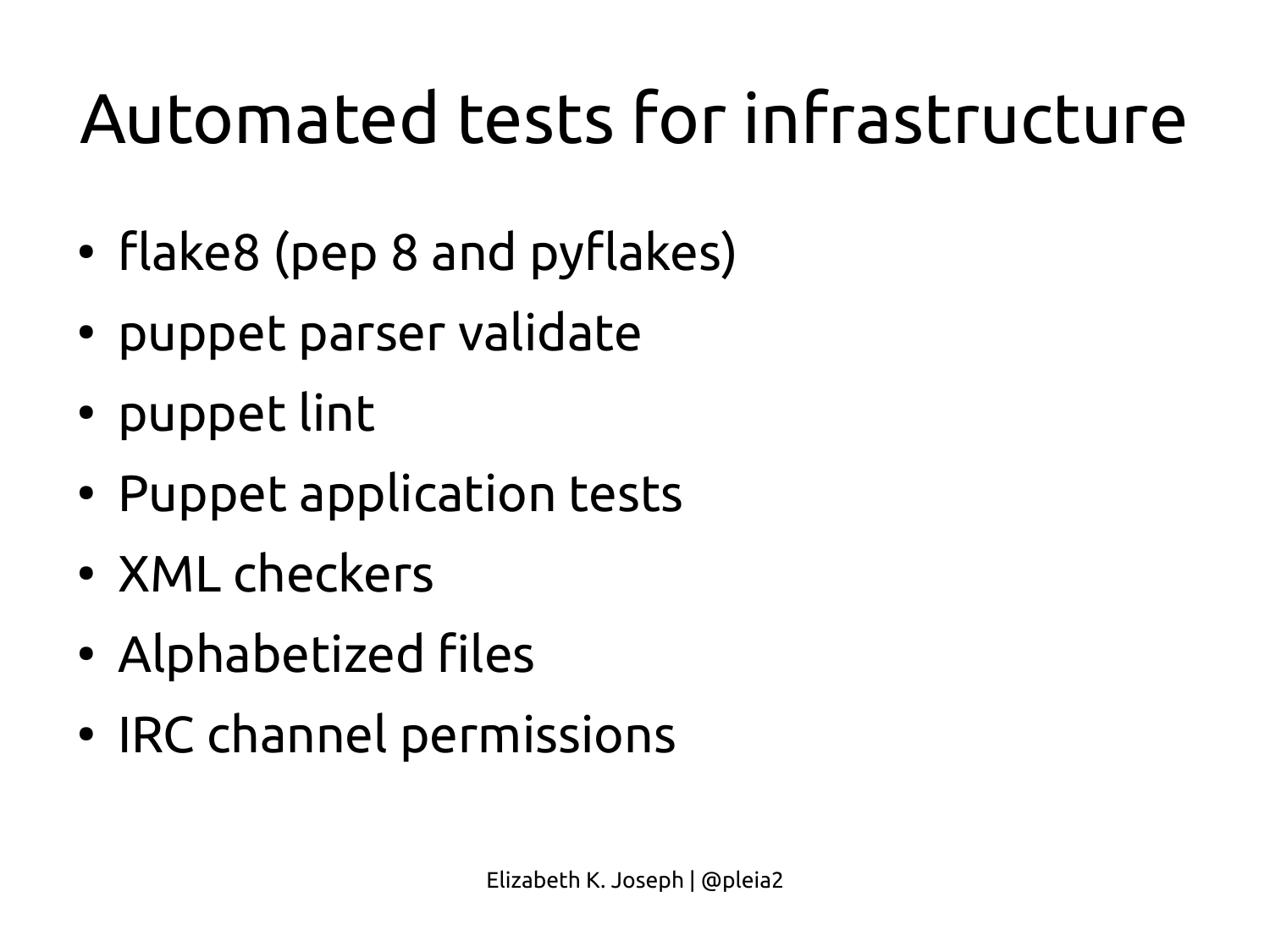#### Peer review means...

- Multiple eyes on changes prior to merging
- Good infrastructure for developing new solutions
- No special process to go through for commit access
- Trains us to be collaborative by default
- Since anyone can contribute, anyone can devote resources to it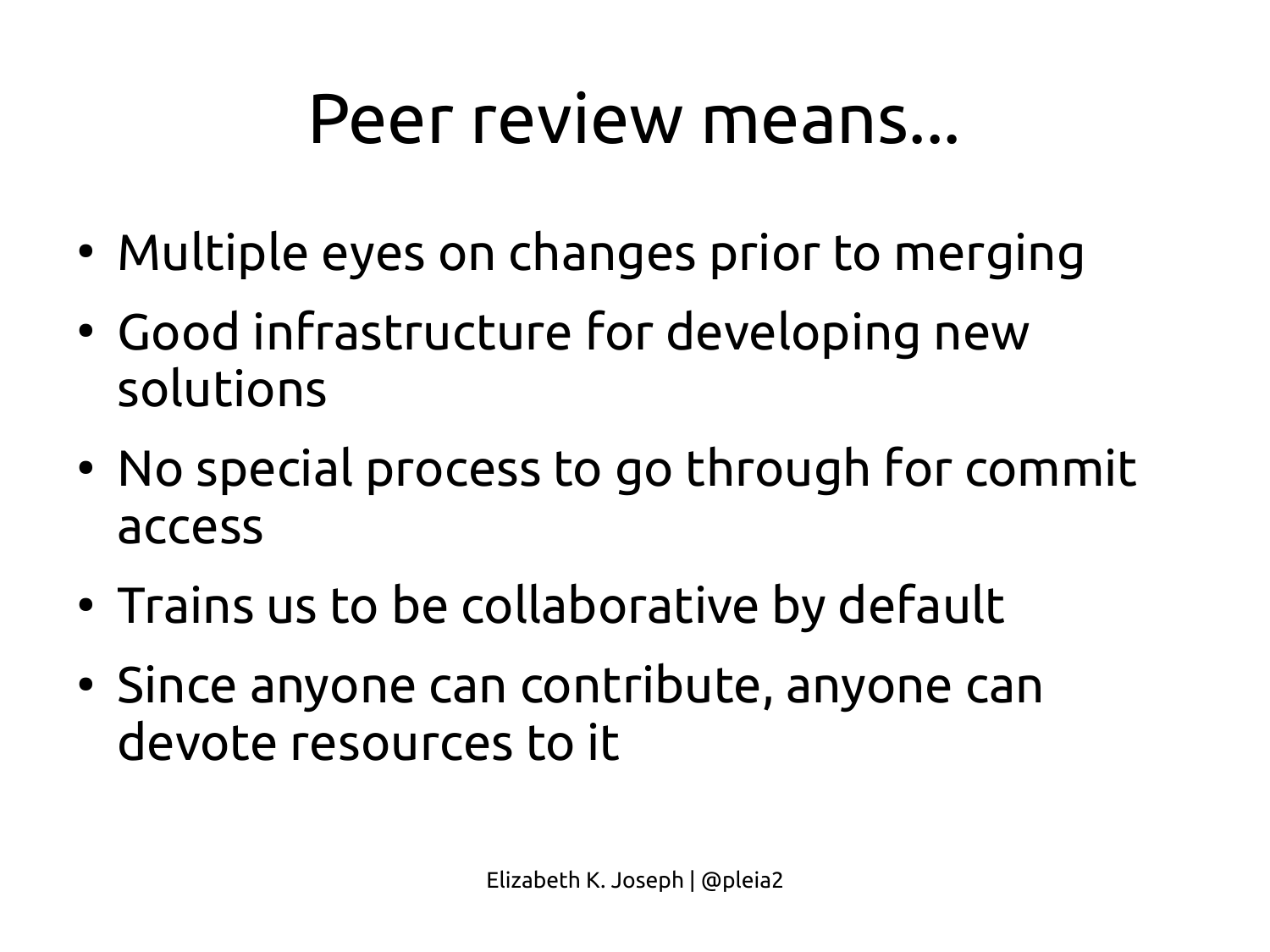### Gerrit in-line comments

|   | 19       |                                                           |                                                           | 20       |  |  |  |  |  |
|---|----------|-----------------------------------------------------------|-----------------------------------------------------------|----------|--|--|--|--|--|
|   | 20       |                                                           |                                                           | 21       |  |  |  |  |  |
|   |          | skipped 25 common lines                                   |                                                           |          |  |  |  |  |  |
|   | 46       | content => template('lodgeit/manage.py.erb')              | content => template('lodgeit/manage.py.erb'),             | 47       |  |  |  |  |  |
|   | 47       | notify => Service["\${name}-paste"],                      | notify => Service["\${name}-paste"],                      | 48       |  |  |  |  |  |
|   | 48       |                                                           |                                                           | 49       |  |  |  |  |  |
|   | 49       |                                                           |                                                           | 50       |  |  |  |  |  |
|   | 50       | file { "/srv/lodgeit/\${name}/lodgeit/views/layout.html": | file { "/srv/lodgeit/\${name}/lodgeit/views/layout.html": | 51       |  |  |  |  |  |
|   | 51       | $ensure \Rightarrow present,$                             | $ensure \Rightarrow present,$                             | 52       |  |  |  |  |  |
|   | 52       | $replace \Rightarrow true,$                               | $replace \Rightarrow true,$                               | 53       |  |  |  |  |  |
|   | 53       | content => template('lodgeit/layout.html.erb'),           | content => template('lodgeit/layout.html.erb'),           | 54       |  |  |  |  |  |
|   | 54       |                                                           |                                                           | 55       |  |  |  |  |  |
|   | 55       |                                                           |                                                           | 56       |  |  |  |  |  |
|   |          |                                                           | if \$robotstxt $!=$ undef                                 | 57       |  |  |  |  |  |
|   |          |                                                           | Sep 21 4:32 PM<br><b>Spencer Krum</b>                     |          |  |  |  |  |  |
|   |          |                                                           |                                                           |          |  |  |  |  |  |
| ٠ |          |                                                           | Probably just want if \$robotstxt here.                   |          |  |  |  |  |  |
|   |          |                                                           | Reply 'Done'<br>Reply                                     |          |  |  |  |  |  |
|   |          |                                                           | file { "/srv/lodgeit/\${name}/robots.txt":                | 58       |  |  |  |  |  |
|   |          |                                                           | $ensure =$ present,                                       | 59       |  |  |  |  |  |
|   |          |                                                           | $\Rightarrow$ 'root',<br>owner                            | 60       |  |  |  |  |  |
|   |          |                                                           | $\Rightarrow$ 'root',<br>group                            | 61       |  |  |  |  |  |
|   |          |                                                           | $\Rightarrow$ '0444',<br>mode                             | 62       |  |  |  |  |  |
|   |          |                                                           | $source \implies 'puppet://modules/lodgeit/robots.txt',$  | 63       |  |  |  |  |  |
|   |          |                                                           | $require \Rightarrow File["/srv/lodgeit/\$(name]/"]$ ,    | 64       |  |  |  |  |  |
|   |          |                                                           |                                                           | 65       |  |  |  |  |  |
|   |          |                                                           |                                                           | 66       |  |  |  |  |  |
|   |          | cron { "update_backup_\${name}":                          | cron { "update_backup_\${name}":                          | 67       |  |  |  |  |  |
|   | 56       |                                                           |                                                           |          |  |  |  |  |  |
|   |          |                                                           |                                                           |          |  |  |  |  |  |
|   | 57       | $ensure =$ absent.                                        | $ensure =$ absent.                                        | 68       |  |  |  |  |  |
|   | 58       | $\Rightarrow$ root.<br>user                               | $\Rightarrow$ root.<br>user                               | 69       |  |  |  |  |  |
|   | 59<br>60 |                                                           |                                                           | 70<br>71 |  |  |  |  |  |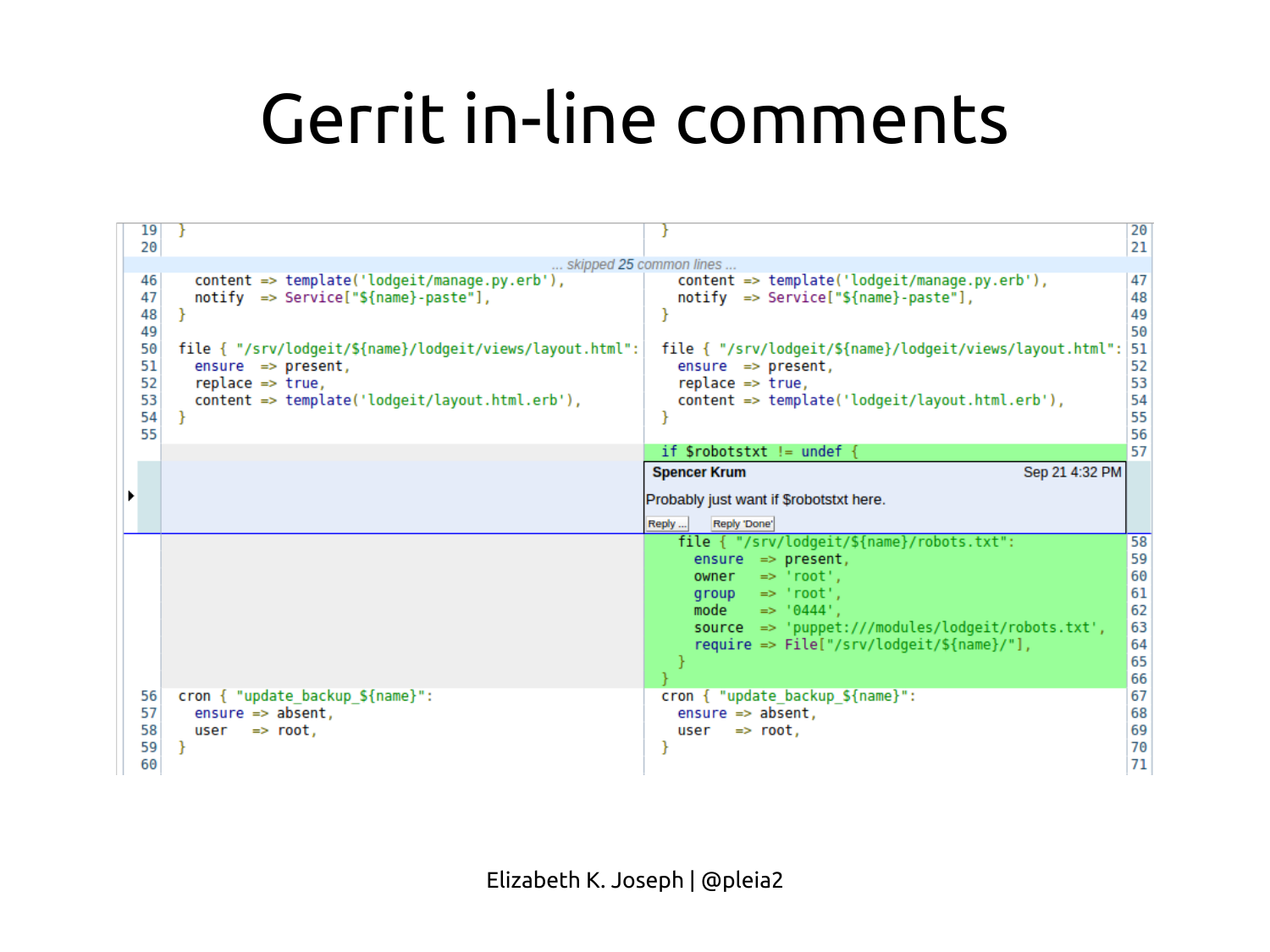### Automated deployment

- Change gets approved, tested and merged
- ...Either puppet master gets updated and applies change
- ...Or vcsrepo module in puppet pulls in latest version of project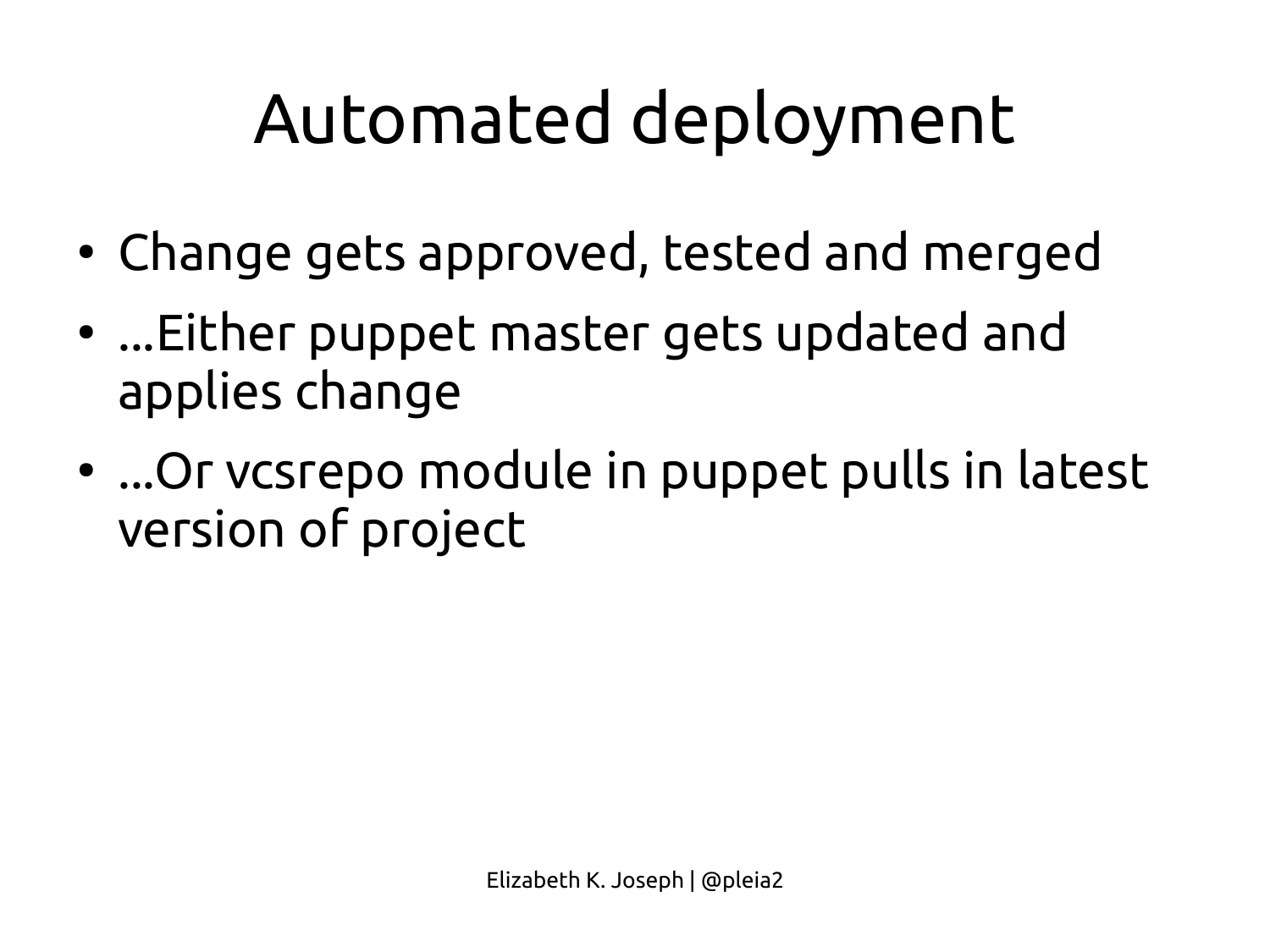### Can you really manage an infrastructure via git commits?

Cacti ([http://cacti.openstack.org/\)](http://cacti.openstack.org/) to keep an eye on server usage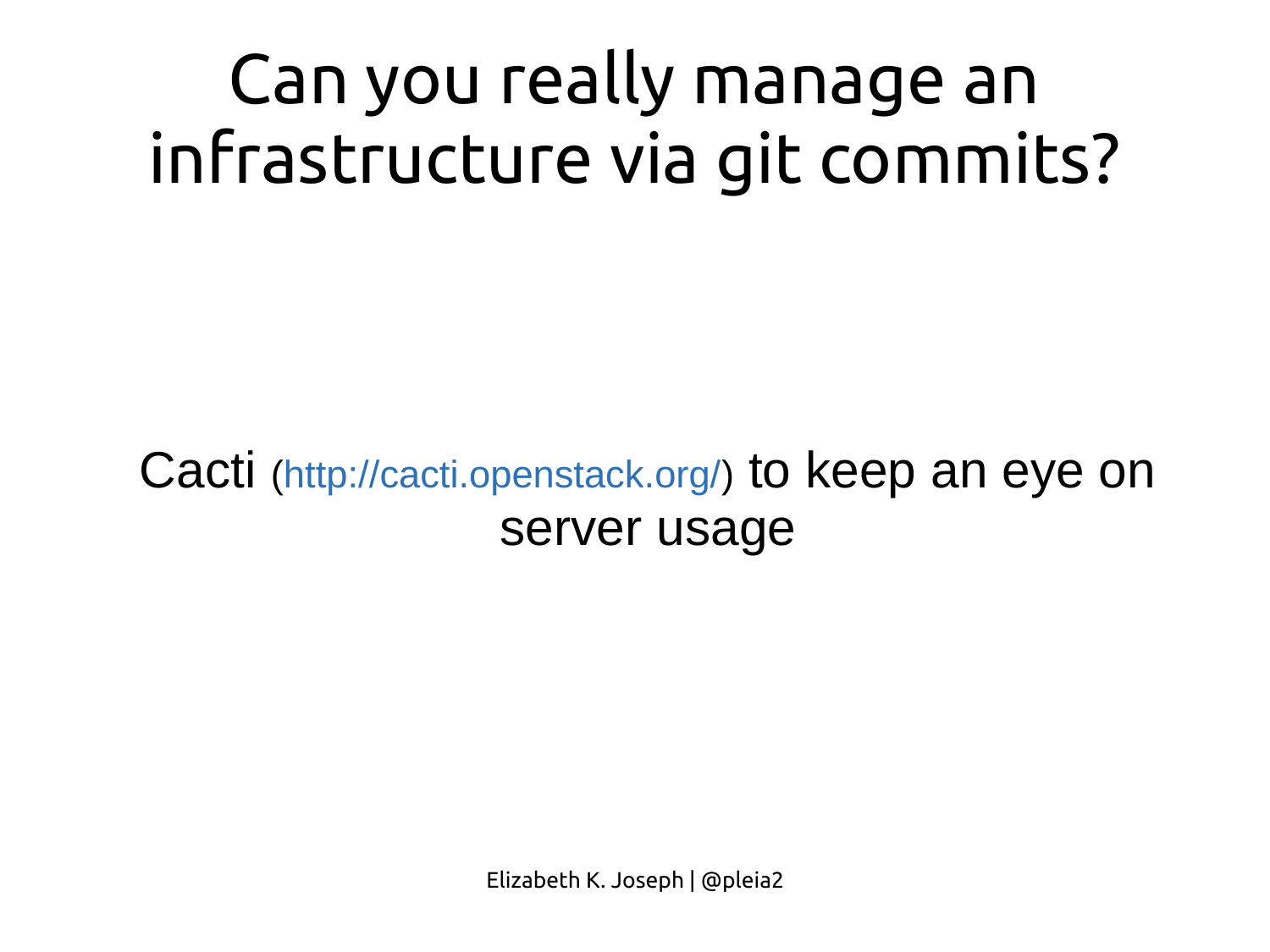### **Cacti**

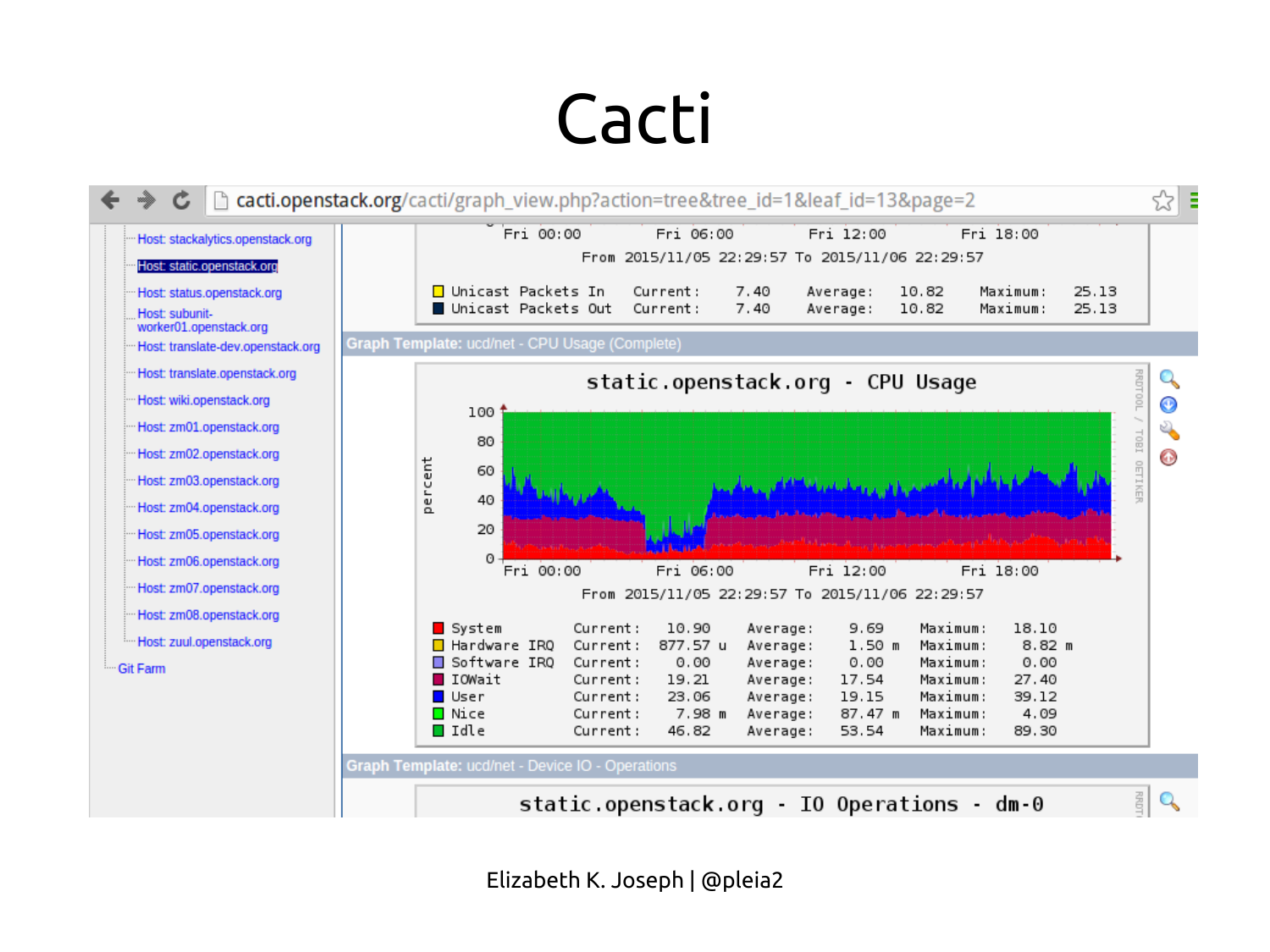Can you really manage an infrastructure via git commits? (2/3)

PuppetBoard ([http://puppetboard.openstack.org/\)](http://puppetboard.openstack.org/) so you can watch your changes get applied, or not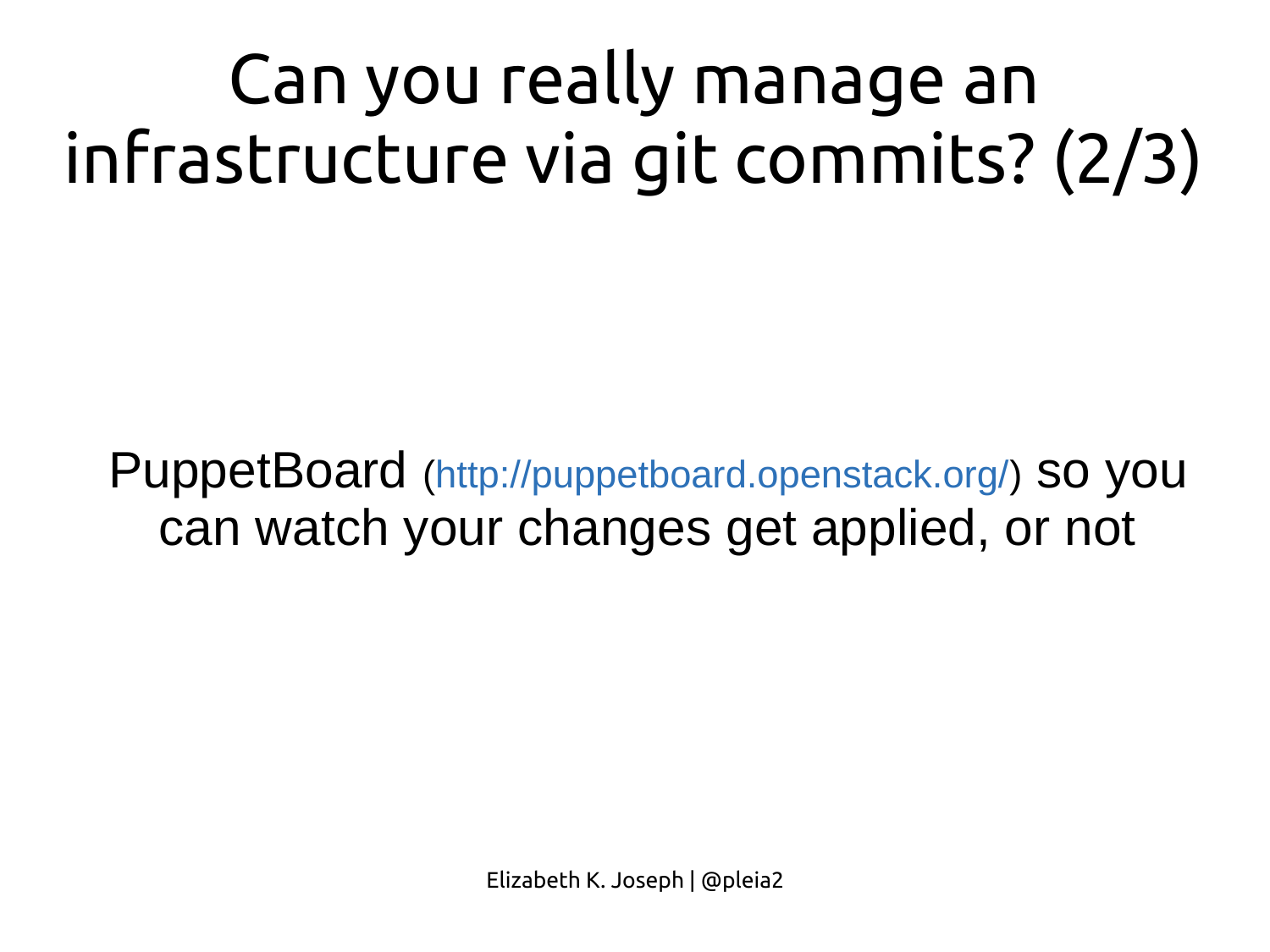#### PuppetBoard

| $\rightarrow$<br>Ċ                        | puppetdb.openstack.org/nodes |                       |                           |                |                                   |              |                                    |                                 | ☆ |
|-------------------------------------------|------------------------------|-----------------------|---------------------------|----------------|-----------------------------------|--------------|------------------------------------|---------------------------------|---|
| PUPPETBOARD                               | <b>OVERVIEW</b>              | <b>NODES</b>          | <b>FACTS</b>              | <b>REPORTS</b> | <b>METRICS</b>                    | <b>QUERY</b> |                                    |                                 |   |
|                                           |                              |                       |                           |                |                                   |              | <del>ANG 1999</del>                | <b>Keports</b>                  |   |
| changed<br>1<br>0                         |                              | afsdb02.openstack.org |                           |                | <b>Unknown</b>                    |              | Friday, November 6 2015<br>2:32 PM | Latest Report<br>Reports        |   |
| unchanged<br>$\Omega$<br>0.               |                              | afstest.openstack.org |                           |                | <b>Unknown</b>                    |              | Friday, November 6 2015<br>2:32 PM | Latest Report<br>Reports        |   |
| unchanged<br>0<br>0.                      |                              | apps.openstack.org    |                           |                | <b>Unknown</b>                    |              | Friday, November 6 2015<br>2:32 PM | Latest Report<br><b>Reports</b> |   |
| changed<br>$\mathbf{1}$<br>0              |                              |                       | ask-staging.openstack.org |                | <b>Unknown</b>                    |              | Friday, November 6 2015<br>2:32 PM | Latest Report<br>Reports        |   |
| unchanged<br>$\mathbf{0}$<br>$\mathbf{O}$ |                              | ask.openstack.org     |                           |                | <b>Unknown</b>                    |              | Friday, November 6 2015<br>2:32 PM | Latest Report<br>Reports        |   |
| changed<br>98<br>0                        |                              | cacti.openstack.org   |                           |                | Saturday, July 5 2014<br>12:20 PM |              | Friday, November 6 2015<br>2:29 PM | Latest Report<br>Reports        |   |
| Copyright © 2013 Daniele Sluijters.       |                              |                       |                           |                |                                   |              |                                    | Live from PuppetDB.             |   |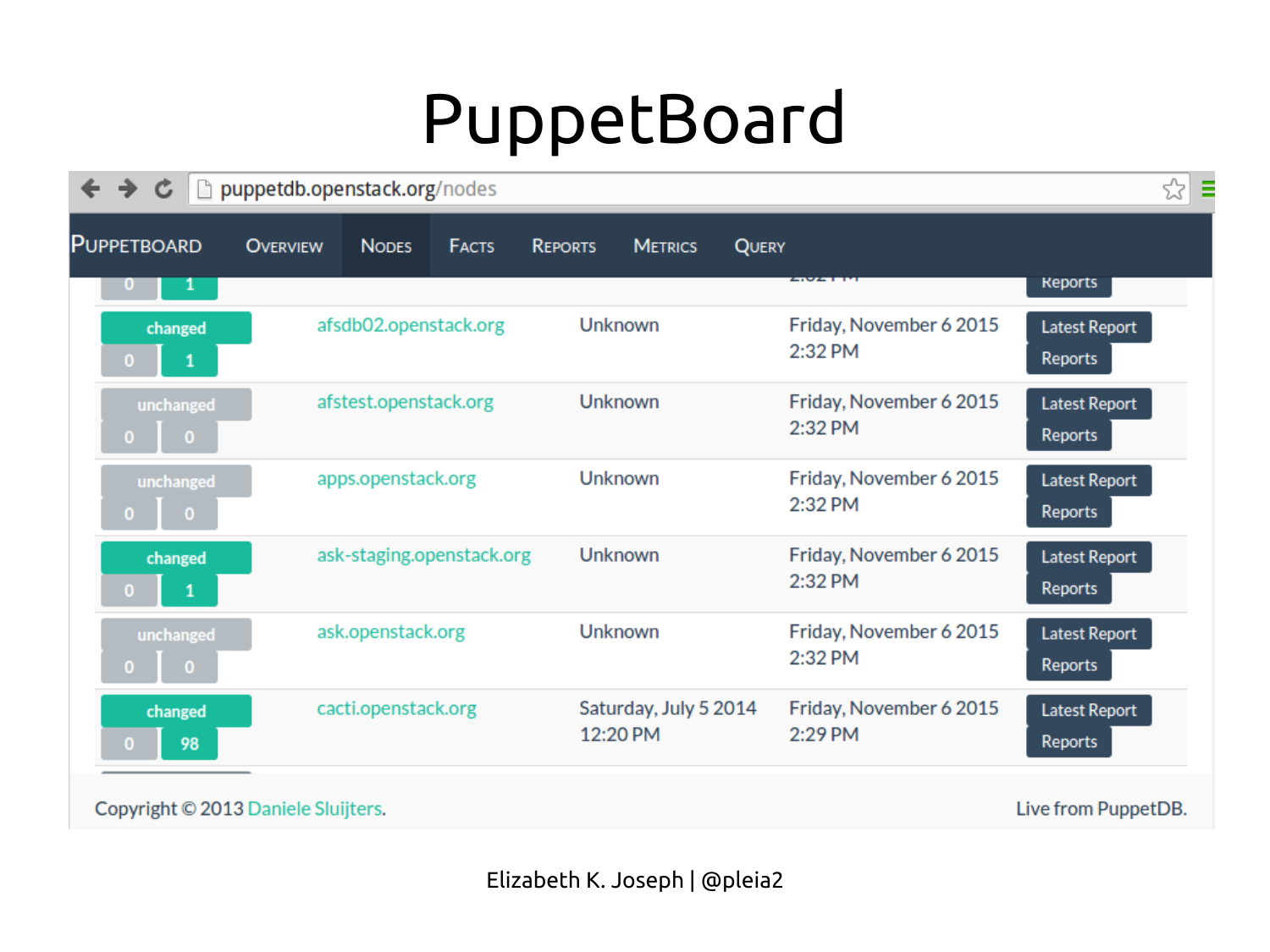Can you really manage an infrastructure via git commits? (3/3)

Thorough, specific documentation at <http://docs.openstack.org/infra/system-config>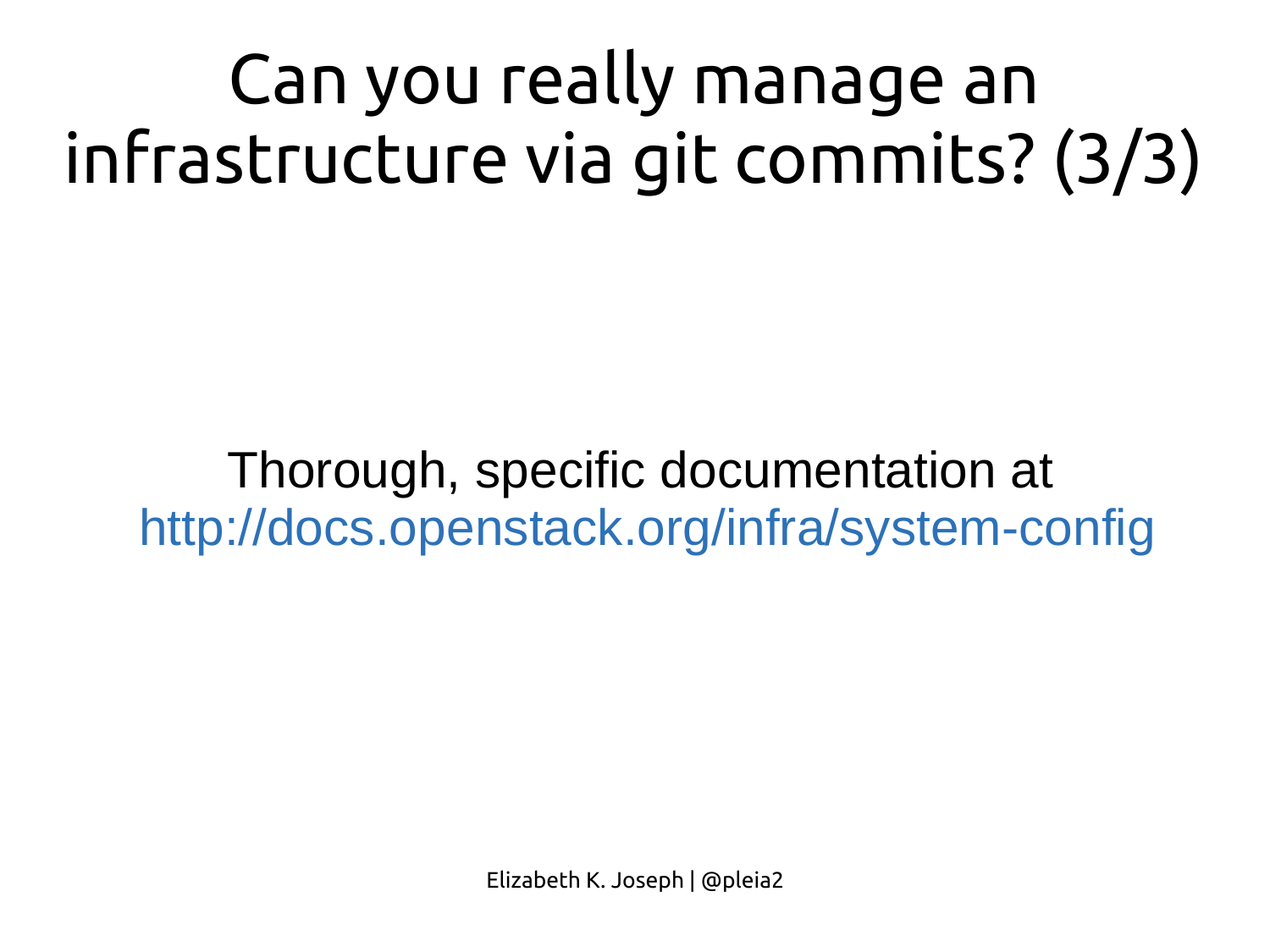# Well, not everything

- Automation is not perfect, sometimes you just need to log into a server
- Complicated migrations and upgrades need manual components (but we automate more every time!)
- Initial persistent server deployment still has manual components
- Passwords need to be privately managed (but we use git!)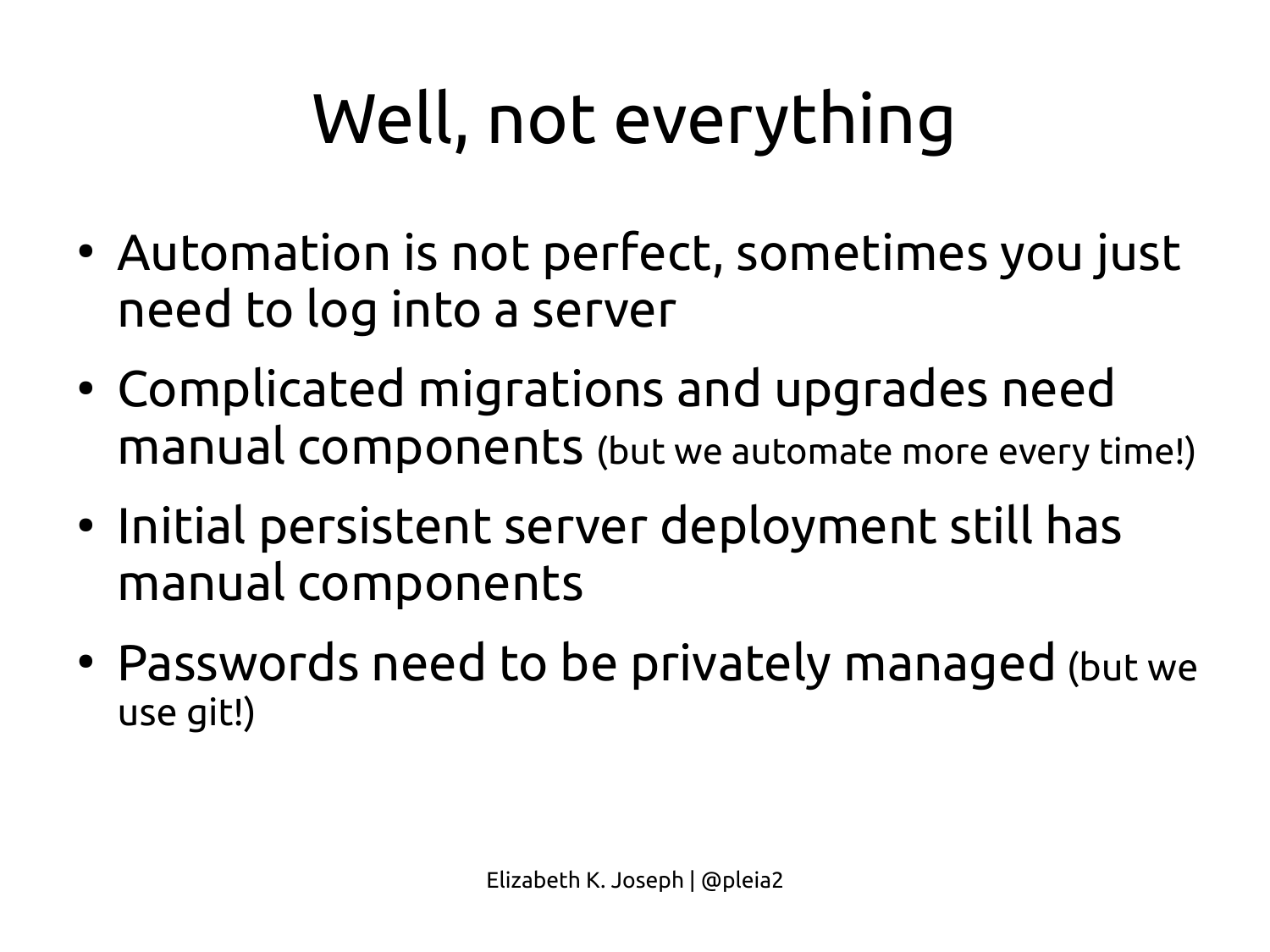#### Maintenance collaboration on Etherpad

|          | Ċ<br>nttps://etherpad.openstack.org/p/project-renames-November-6-2015                                                                                                          |  |  |  |  |  |  |  |
|----------|--------------------------------------------------------------------------------------------------------------------------------------------------------------------------------|--|--|--|--|--|--|--|
| B        | 這<br>응<br>$\underline{\mathtt{U}}$<br>$\equiv$<br>挂<br>c<br>信<br>Ι<br>c<br>Ø<br>Style<br>7                                                                                     |  |  |  |  |  |  |  |
| 35       |                                                                                                                                                                                |  |  |  |  |  |  |  |
| 36       | 1. Prepare a change to the project-config repo to update things like projects.yaml/ACLs, jenkins-job-builder and                                                               |  |  |  |  |  |  |  |
|          | gerritbot for the new name. Also add changes to update projects.txt in all branches of the requirements repo and                                                               |  |  |  |  |  |  |  |
|          | devstack-vm-gate-wrap.sh in the devstack-gate repo if necessary.                                                                                                               |  |  |  |  |  |  |  |
| 37       |                                                                                                                                                                                |  |  |  |  |  |  |  |
| 38       |                                                                                                                                                                                |  |  |  |  |  |  |  |
| 39       | 2. Stop puppet runs on the puppetmaster to prevent early application of configuration changes: [fungi] DONE                                                                    |  |  |  |  |  |  |  |
| 40<br>41 | sudo crontab -u root -e                                                                                                                                                        |  |  |  |  |  |  |  |
| 42       |                                                                                                                                                                                |  |  |  |  |  |  |  |
| 43       | Comment out the crontab entries. Use ps to make sure that a run is not currently in progress. When it<br>finishes, make sure the entry has not been added back to the crontab. |  |  |  |  |  |  |  |
| 44       |                                                                                                                                                                                |  |  |  |  |  |  |  |
| 45       |                                                                                                                                                                                |  |  |  |  |  |  |  |
| 46<br>47 | 3. Gracefully stop Zuul on zuul.openstack.org: [pleia2] DONE                                                                                                                   |  |  |  |  |  |  |  |
| 48       | python /opt/zuul/tools/zuul-changes.py http://zuul.openstack.org gate >gate.sh                                                                                                 |  |  |  |  |  |  |  |
| 49       | python /opt/zuul/tools/zuul-changes.py http://zuul.openstack.org check >check.sh                                                                                               |  |  |  |  |  |  |  |
| 50<br>51 | sudo invoke-rc.d zuul stop<br>sudo rm -f /var/run/zuul/zuul.pid /var/run/zuul/zuul.lock                                                                                        |  |  |  |  |  |  |  |
| 52       |                                                                                                                                                                                |  |  |  |  |  |  |  |
| 53       |                                                                                                                                                                                |  |  |  |  |  |  |  |
| 54       | 4. Stop Gerrit on review.openstack.org: [nibalizer] DONE                                                                                                                       |  |  |  |  |  |  |  |
| 55       |                                                                                                                                                                                |  |  |  |  |  |  |  |
| 56<br>57 | sudo invoke-rc.d gerrit stop                                                                                                                                                   |  |  |  |  |  |  |  |
| 58       |                                                                                                                                                                                |  |  |  |  |  |  |  |
| 59       | 5. Update the database on review.openstack.org: [nibalizer] DONE                                                                                                               |  |  |  |  |  |  |  |
| 60       |                                                                                                                                                                                |  |  |  |  |  |  |  |
|          |                                                                                                                                                                                |  |  |  |  |  |  |  |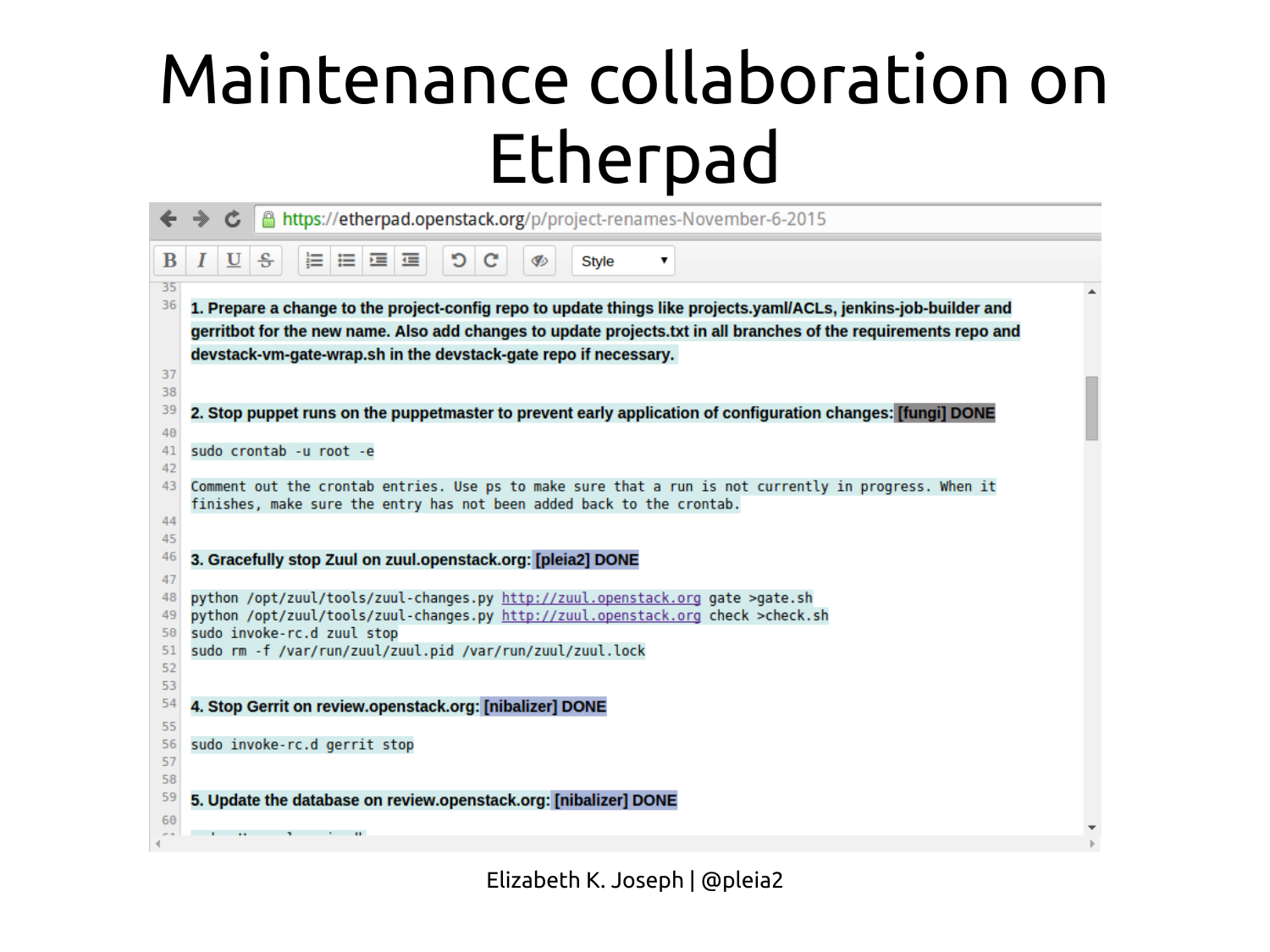# Human collaboration

- Main IRC channel (#openstack-infra)
- Incident IRC channel (#openstack-infra-incident)
- Sprint IRC channel (#openstack-sprint)
- Weekly IRC-based meetings (#openstack-meeting)
- Channel/Meeting logs on <http://eavesdrop.openstack.org/>
- Pastebin <http://paste.openstack.org/>
- In person collaboration at the OpenStack Design Summit every 6 months

#### **No voice or video calls.**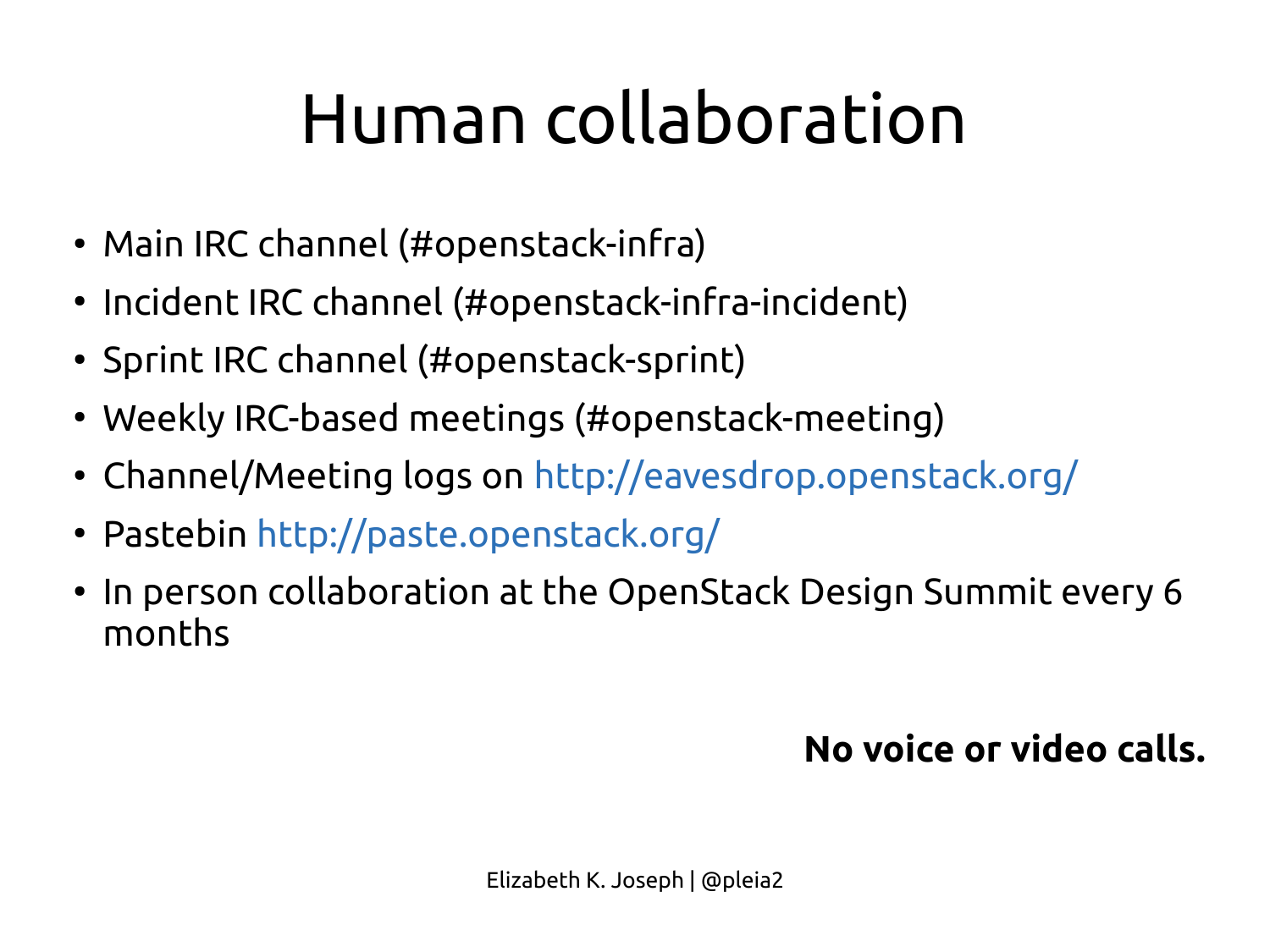# And then there are time zones :(

- Increased coverage is great, but...
	- The first core/root member in a particular region struggles to feel cohesion with the team
	- Increased reluctance to land changes into production
	- Makes for slower on-boarding for key tasks
- Only solved by increasing coverage in that time zone so they're not alone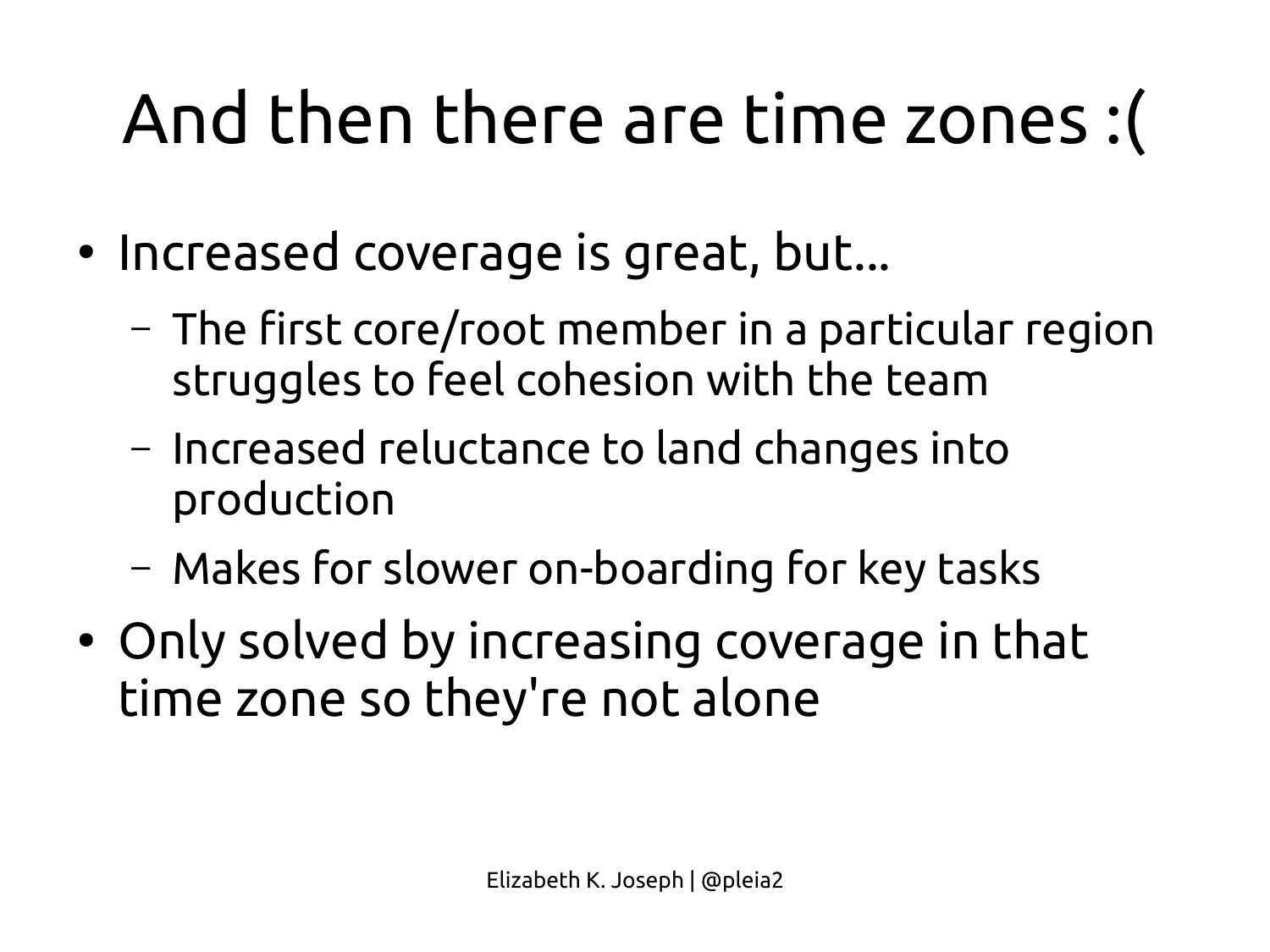#### But mostly it's pretty great!

(and HPE is hiring)